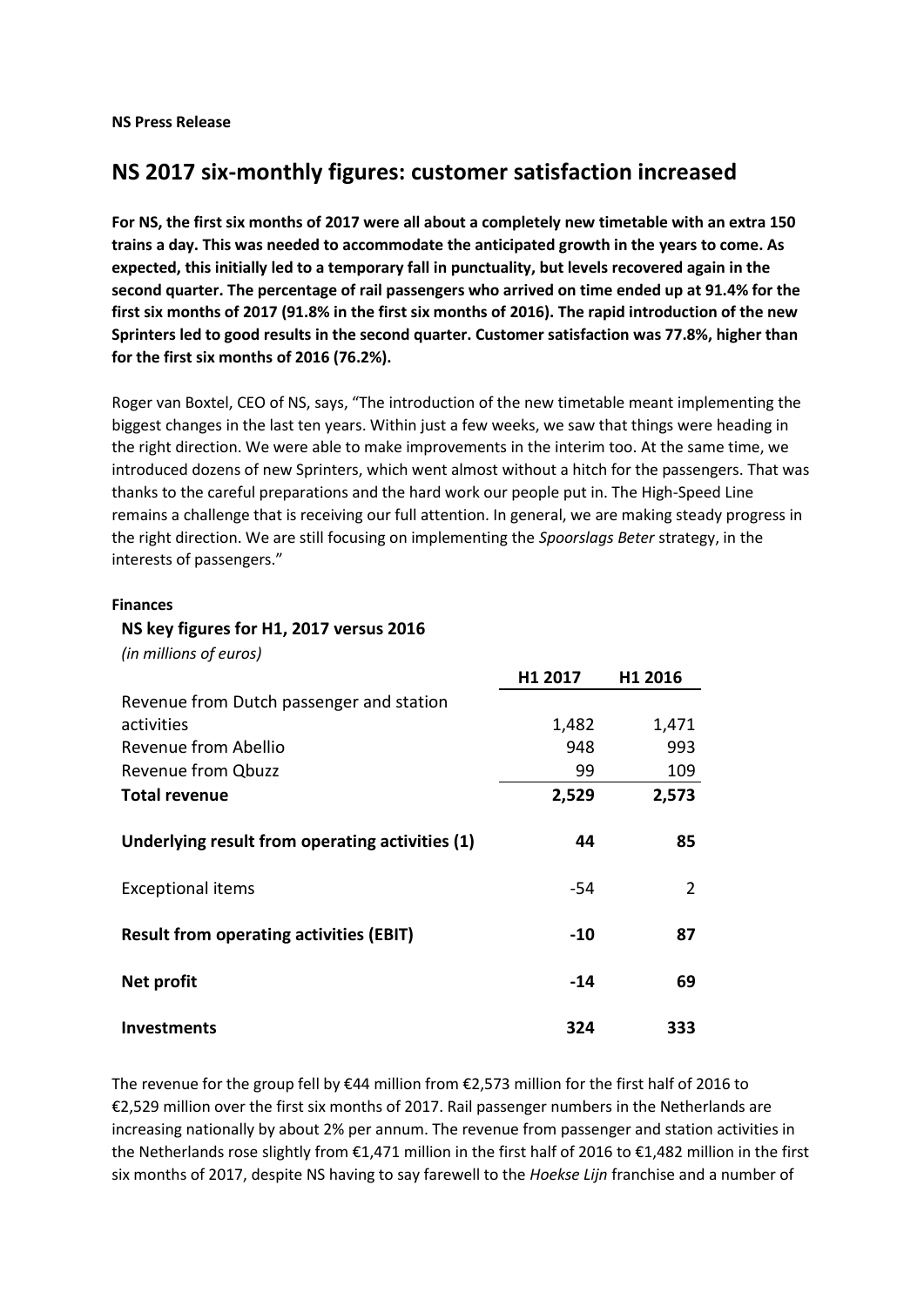routes in Limburg. The growth was mainly the result of growth in volume (in terms of passengerkilometres), fare increases averaging 0.4% and positive revenue development in the retail activities of NS at the stations. Furthermore, the growth in revenue in the Netherlands was lower than the increase in operating expenses, in particular personnel expenses and other operating costs. This was due to NS making a number of significant investments in the services provided for passengers, with a view to achieving the challenging franchise targets set for 2019. This included investments by NS in additional staff on the train as part of the implementation of the safety agreements, in the addition of new FLIRT type trains and in further improving the door-to-door journey for our passengers.

Revenue from our operations abroad fell from €993 million during the first half of 2016 to €948 million over the first six months of 2017. This fall was caused entirely by the drop in the exchange rate of sterling. If the exchange rate for the British pound had been constant, operations abroad would have contributed an increase in the revenue of approximately €40 million. Revenue in Germany rose by over €21 million, helped by the start of the new Saale-Thuringen-Sudharz franchise in the autumn of 2016. Abellio's results were down on the previous year as a result of lower profits from ScotRail and the fact that the Northern Rail franchise was handed over to the new operator on 1 April 2016.

In the first six months, the underlying result for NS Group from operating activities, i.e. earnings before interest and taxes (EBIT) excluding exceptional items<sup>1</sup>, came to  $\epsilon$ 44 million as opposed to €85 million in the comparable period of 2016. This was caused by poorer results from Dutch passenger operations and Abellio.

The penalty of  $\epsilon$ 41 million imposed by the ACM – against which NS has lodged an appeal – means that NS Group is reporting a net loss of €14 million over the first six months of 2017, compared to a profit of €69 million over the comparable period of 2016.

#### **Qbuzz**

1

After a carefully considered sales process, NS found a new owner for Qbuzz. BusItalia signed the sale contract on 13 July. The company is part of the *Ferrovie dello Stato Italiane* (FS Group), which operates in the public transport sector in several countries. NS started the process of selling the company in July 2016 as part of the implementation of the *Spoorslags Beter* strategy. This means that NS is focusing on its core activities on the railways and on improving the door-to-door journey, for instance through improved cooperation with the other public transport sector parties. The sale of Qbuzz to BusItalia has not had any consequences for staffing and also has no effect on the services provided in the current franchises. The sale has in the meantime been approved by the Netherlands Authority for Consumers & Markets and it is expected that the sale of Qbuzz will be completed by the end of August.

#### **Abellio and the West Midlands franchise**

It was announced on 10 August 2017 that West Midlands Trains Ltd. has won the tender for the West Midlands franchise. Abellio UK has a 70% stake in the company; its partners Mitsui and East Japan Railway Company (JR East) have a joint interest of 30%. The starting date of the franchise is 10 December 2017 and it runs until the spring of 2026. The West Midlands franchise handles rail services connecting London to Birmingham and Liverpool via an intercity line plus various regional

<sup>1</sup> The exceptional items for the first half of 2017 comprise penalty of €41 million imposed by the Netherlands Authority for Consumers and Markets (ACM) and the Abellio non-cash pension contribution of €11 million. For the first half of 2016, they comprised a gain of €12 million on sales of properties and the Abellio non-cash pension contribution of €10 million.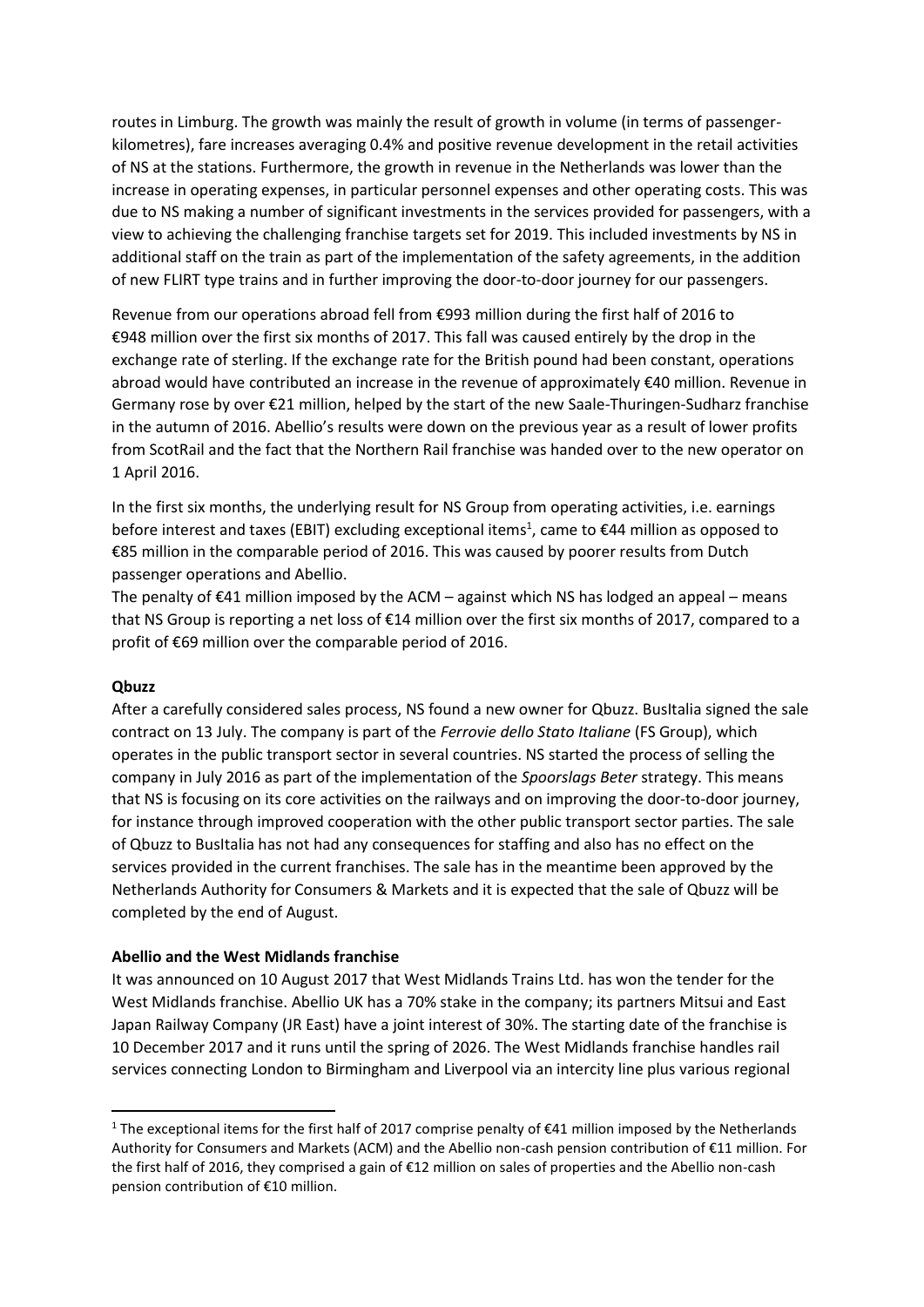lines in the West Midlands. The West Midlands franchise currently involves about 6.4 million passenger-kilometres a year, running 170 trains that serve 177 stations. There are 2400 employees. The current annual revenue is about €0.5 billion.

## **Customer satisfaction and punctuality**

Customer satisfaction in the Netherlands was 77.8%, higher for the first six months than in 2016 (76.2%). Customer satisfaction for the High-Speed Line was 74.3%, which is below the figure of 75.1% for the same period in 2016. 91.4% of passengers reached their destinations on time during the first half year. Punctuality was 91.8% during the same period in 2016.

For customer satisfaction, it is important that the door-to-door journey should be improved further. A new version of the NS Journey Planner app was released in the spring. The new version gives passengers more possibilities for planning their journeys by bus, tram and metro too. The number of requests made about journeys by bus, tram or metro increased from 3.2 million in January to 4.7 million in June. The number of *OV-fiets* public transport bicycles has been expanded considerably. An additional 2000 bicycles were added during the first quarter alone, for instance at Amsterdam Zuid, Den Haag Centraal and Utrecht Centraal stations. A further 4000 extra bicycles will be added in September. The stations are an important factor in the journey. Customer satisfaction with the stations was 72.7% in the first half of 2017. This figure was 68.7% in the same period of 2016.

## **Hospitality**

The number of staff grew by almost 3% to 31,700, the main increases being in staff on the trains and in Service & Safety staff. Satisfaction about how easy it was to speak to NS staff on the train rose from 71% to 81%. Satisfaction with how friendly the NS staff were rose from 90% to 91%. The scores for customer service and front desk staff at the stations and on the platforms are improving too.. For being easy to speak to, the score is now 83% (was 77%), for helpfulness it is 80% (was 77%) and for friendliness 82% (was 81%).

## **Seats**

The new Sprinters were brought into operation over the last six months. The economy is growing and unemployment is falling, so the trains remain busy. The chance of getting a seat during peak hours is 95.2%, just below the level in 2016. Despite efforts to improve performance, the chance of getting a seat on the High-Speed Line during the first half of 2017 was 96.9%. This figure was 97.3% in the same period of 2016. The test for high-frequency operation on the Amsterdam-Eindhoven route starts in September. If this test goes well, we will be running trains every ten minutes every day on this busy route from December. More trains or longer trains are not able to handle the growth in passenger numbers on all routes. On busy routes, NS is coming up against the limits of the track capacity, for example because of maximum platform length or other restrictions. Given predicted passenger growth, NS therefore expects that trains will remain busy at peak hours in the autumn.

## **Cleanliness**

NS has been making extra efforts in the past period in the cleaning and maintenance of trains and stations. We can see that reflected in the scores our passengers give us. A score of 60% for the trains during the first half of 2017 means a continuation of the necessary improvement with respect to the same period in 2015 (50%) and 2016 (57%). This is because we are deploying more cleaners on the trains and increasing the percentage of trains that are cleaned fully every night. The stations give the